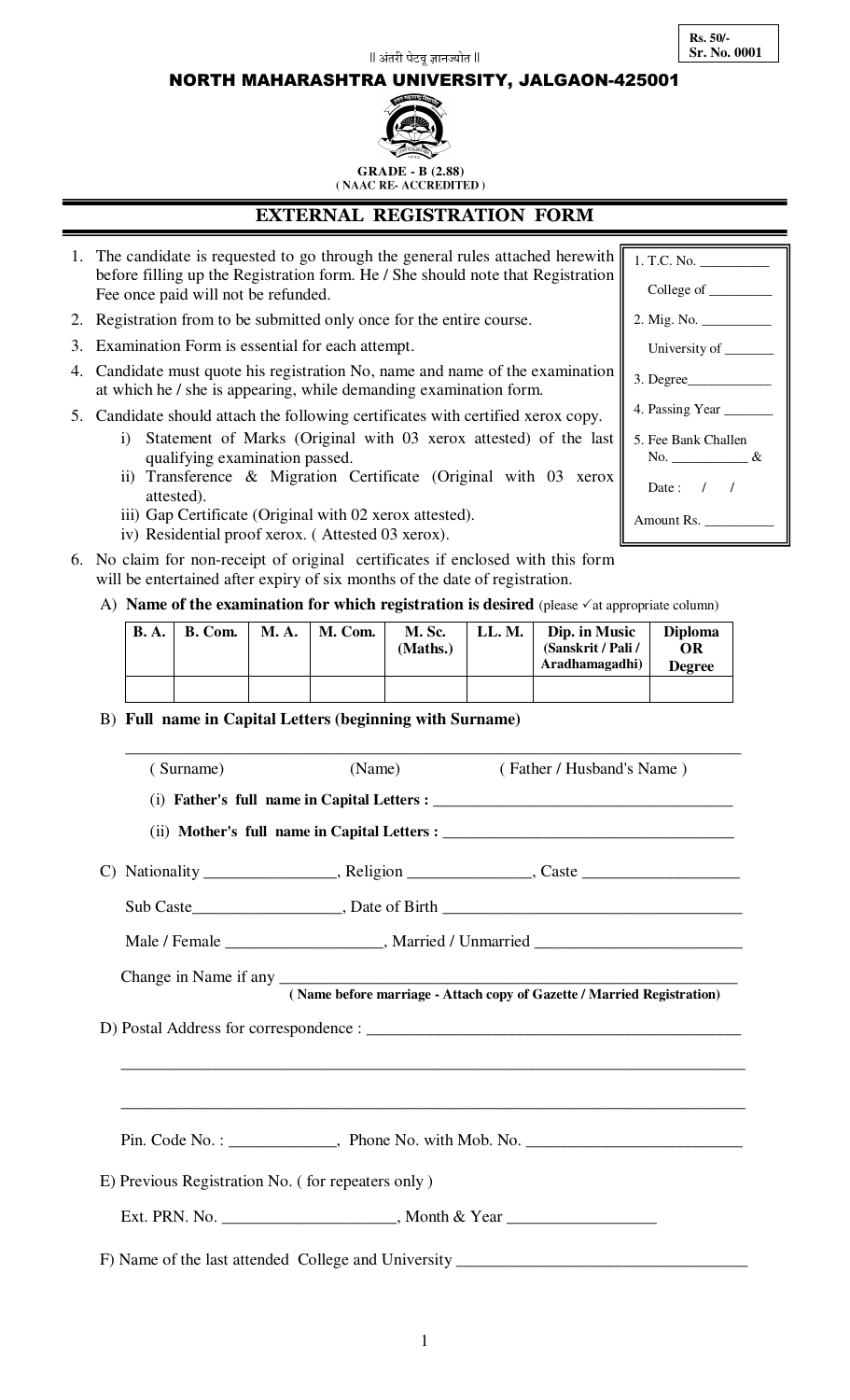| G) Last examination passed / appeared : |  |
|-----------------------------------------|--|
|                                         |  |

Seat No. \_\_\_\_\_\_\_, Month & Year \_\_\_\_\_\_\_\_, Internal / External \_\_\_\_\_\_\_\_\_\_\_\_\_\_,

H) Have you ever passed the examination to which you are examination to which you are again registering your name? If yes, give details..

| <b>Name of Examination</b><br><b>Passed</b> | <b>Internal</b><br><b>OR</b><br><b>External</b> | <b>University</b> | <b>Month</b> | Year | Seat No. |
|---------------------------------------------|-------------------------------------------------|-------------------|--------------|------|----------|
|                                             |                                                 |                   |              |      |          |

I give below the details of the ensuring Examination for which I am going to appear :

#### NAME OF THE EXAMINATION CENTRE & CENTRE CODE : \_\_\_\_\_\_

 I pay herewith Rs.\_\_\_\_\_\_\_\_\_\_\_\_\_ as Registration Fee / as Examination Fee / as Late Fee / as for Statement of Marks on Dated\_\_\_\_\_\_\_\_\_\_\_\_\_\_\_\_\_.

Class & Subjects to which Registration Class : \_\_\_\_\_\_\_\_\_\_\_\_\_, Subject \_\_\_\_\_\_\_\_\_\_\_

It should be necessary to quote course & subjects code...

| <b>Under</b> | First Year B.A./ | <b>Subject</b> | <b>Second Year B.A./</b> | <b>Subject</b> | Third Year B.A./ | <b>Subject</b> |
|--------------|------------------|----------------|--------------------------|----------------|------------------|----------------|
| Graduate     | B.Com.           | Code           | B.Com.                   | Code           | B.Com.           | Code           |
| Post         | First Year M.A./ |                | Second Year M.A./        |                |                  |                |
| Graduate     | M.Com. / LL.M. / |                | M.Com. / LL.M. /         |                |                  |                |
|              | M.Sc.(Maths)     |                | M.Sc.(Maths)             |                |                  |                |
| 1.           |                  |                |                          |                |                  |                |
| 2.           |                  |                |                          |                |                  |                |
| 3.           |                  |                |                          |                |                  |                |
| 4.           |                  |                |                          |                |                  |                |
| 5.           |                  |                |                          |                |                  |                |
| 6.           |                  |                |                          |                |                  |                |
| 7.           |                  |                |                          |                |                  |                |
| 8.           |                  |                |                          |                |                  |                |
| 9.           |                  |                |                          |                |                  |                |
| 10.          |                  |                |                          |                |                  |                |

#### *DECLARATION*

- 1. I declare that all information given above is true to the best of my knowledge.
- 2. I have carefully gone through all rules and regulations for external candidates and admit to abide by them.
- 3. I shall be responsible for any errors and wrong or incomplete entries made by me in the Registration Form.
- 4. I will be fully responsible for wrong / fault information & authority should take any legal action.

 **Candidates Signature ( Name in Block letters )** 

\_\_\_\_\_\_\_\_\_\_\_\_\_\_\_\_\_\_\_\_\_\_

| Place: |  |
|--------|--|
| Date:  |  |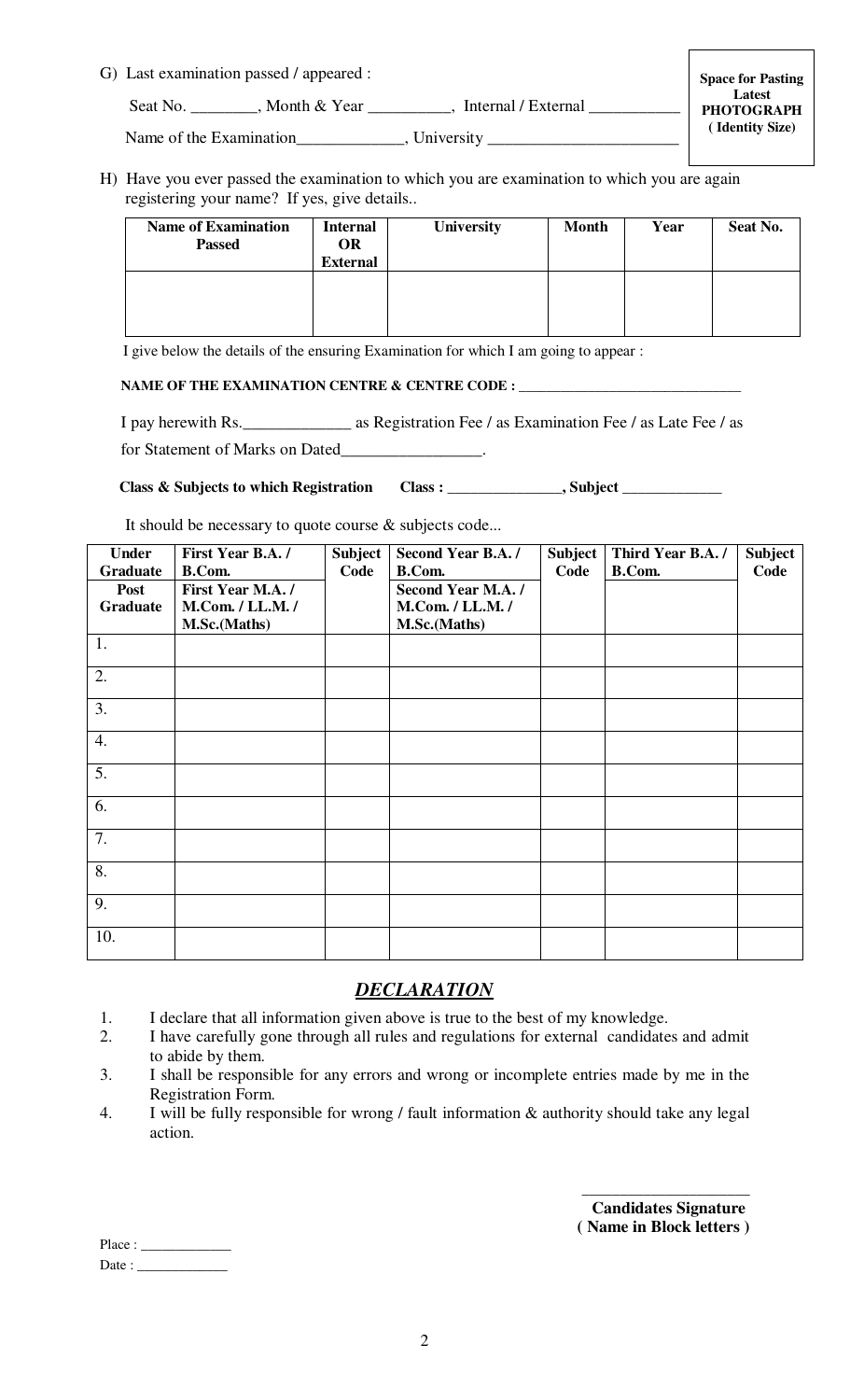| Registration Valid: U.G.6th Yrs. & P.G. 4th Yrs                                                              | ll अंतरी पेटवू ज्ञानज्योत ll<br><b>GRADE - B (2.88)</b><br>(NAAC RE-ACCREDITED)<br>NORTH MAHARASHTRA UNIVERSITY, |
|--------------------------------------------------------------------------------------------------------------|------------------------------------------------------------------------------------------------------------------|
| for Registrar<br>Date:                                                                                       | <b>JALGAON</b><br><b>EXTERNAL</b>                                                                                |
| <b>Re-REGISTRATION</b>                                                                                       | <b>REGISTRATION CARD</b>                                                                                         |
|                                                                                                              |                                                                                                                  |
| Date:<br>(To be preserved for the entire period. If lost,<br>duplicate will be issued on payment of Rs.75/-) | Seat No.<br><b>Month and Year</b>                                                                                |

| [To be filed in by a Member of the senate of the<br>North Maharashtra University, Jalgaon or a<br>Teacher of the University or of an Affiliated<br>College of this University or by a Head Master<br>of a Recognised High School or by a Gazetied<br>Officer ]<br>I Certify that Shri / Smt. | <b>Space for</b><br><b>Pasting latest</b><br><b>PHOTOGRAPH</b> |
|----------------------------------------------------------------------------------------------------------------------------------------------------------------------------------------------------------------------------------------------------------------------------------------------|----------------------------------------------------------------|
|                                                                                                                                                                                                                                                                                              |                                                                |
| <u> 1989 - Johann Stein, mars an deutscher Stein und der Stein und der Stein und der Stein und der Stein und der</u><br>is known to me and has signed on the<br>Photograph in my presence.                                                                                                   | Name of the Candidate                                          |
| $Designation: \_\_\_\_\_\_\_\_\_\_\_\_\_\_\_\_\_\_\_\_\_\_\_\_\_\_\_\_$                                                                                                                                                                                                                      |                                                                |
| <b>Stamp of the Office</b><br>Candidate will not be entertained without<br>this card.                                                                                                                                                                                                        |                                                                |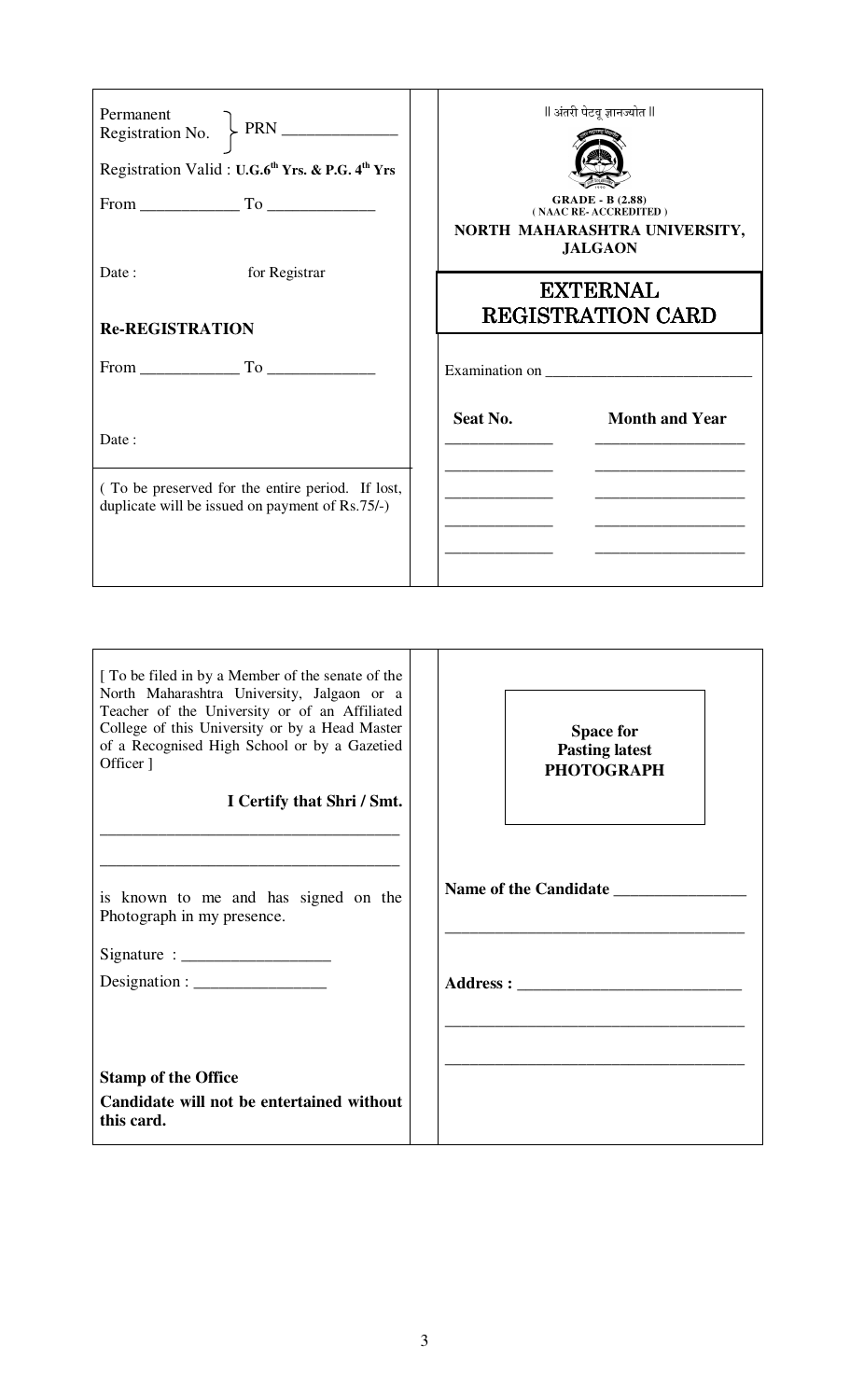# **परीक्षा अर्जामध्ये निवडलेले विषय**

( हा भाग विद्यार्थ्याने स्वतःजवळ जपुन ठेवावा)

|                         | विद्यार्थ्याचे नाव : _________              |  | विषय _____________  |  |  |  |  |
|-------------------------|---------------------------------------------|--|---------------------|--|--|--|--|
|                         | <u>भाग - १:</u>                             |  |                     |  |  |  |  |
| <u>अ. क्र.</u>          | विषयांचे नाव                                |  | विषय कोड नंबर       |  |  |  |  |
| १.                      |                                             |  |                     |  |  |  |  |
| २.                      |                                             |  |                     |  |  |  |  |
| ३.                      |                                             |  |                     |  |  |  |  |
| $\mathbf{x}$            |                                             |  |                     |  |  |  |  |
| ५.                      |                                             |  |                     |  |  |  |  |
| $\overline{\epsilon}$ . |                                             |  |                     |  |  |  |  |
| भाग - २:                |                                             |  |                     |  |  |  |  |
|                         | $\overline{\phantom{a}}$<br>$\cdot$ $\cdot$ |  | T<br>ī<br>$\bullet$ |  |  |  |  |

| अ. क्र. | विषयांचे नाव | विषय कोड नंबर |
|---------|--------------|---------------|
|         |              |               |
|         |              |               |
|         |              |               |
| δ.      |              |               |
|         |              |               |
| q.      |              |               |

विषयांची निवड करतांना विद्यार्थ्यांनी विद्यापीठ परिक्षेत्रातील महाविद्यालयांमध्ये अभ्यासक्रमातील (Syllabus) शिकविले जाणारेच विषय निवडावेत, ज्या विषयांचे अध्यापन होत नसेल असे विषय निवडल्यास त्यांची परीक्षा घेतली जाणार  $-$ नाही व त्याची सर्वस्वी जबाबदारी विद्यार्थ्यांची राहील.

परीक्षा अर्जामध्ये भरलेले विषयात बदल करतांना विद्यार्थ्याने विषय बदलासंबंधीचा अर्ज द्यावा व प्रत्येक पेपरला विषय बदलण्याचे शुल्क रू.१५०/- प्रमाणे भरणे आवश्यक आहे. त्यानंतर आलेल्या अर्जांचा विचार केला जाणार नाही. याची कृपया नोंद घ्यावी.

### **परीक्षा अर्जामध्ये निवडलेले विषय**

( हा भाग विद्यार्थ्याने परीक्षा अर्जासोबत जोडावा )

|                    | विद्यार्थ्याचे नाव : _________ | <u>.</u> प्रवेशित वर्ग________ | . विषय <b>_____________</b> _ |
|--------------------|--------------------------------|--------------------------------|-------------------------------|
| <u>भाग - १</u> :   |                                |                                |                               |
| अ. क्र.            | विषयांचे नाव                   |                                | विषय कोड नंबर                 |
| $\mathcal{S}.$     |                                |                                |                               |
| २.                 |                                |                                |                               |
| ३.                 |                                |                                |                               |
| $\chi$ .           |                                |                                |                               |
| ५.                 |                                |                                |                               |
| $\overline{\xi}$ . |                                |                                |                               |

<u>भाग - २</u> :

| अ. क्र.   | विषयांचे नाव | विषय कोड नंबर |
|-----------|--------------|---------------|
|           |              |               |
|           |              |               |
| ่ ∢∙      |              |               |
| ४.        |              |               |
| u         |              |               |
| $\zeta$ . |              |               |

विषयांची निवड करतांना विद्यार्थ्यांनी विद्यापीठ परिक्षेत्रातील महाविद्यालयांमध्ये अभ्यासक्रमातील (Syllabus) शिकविले जाणारेच विषय निवडावेत, ज्या विषयांचे अध्यापन होत नसेल असे विषय निवडल्यास त्यांची परीक्षा घेतली जाणार  $\bar{z}$ नाही व त्याची सर्वस्वी जबाबदारी विद्यार्थ्यांची राहील.

परीक्षा अर्जामध्ये भरलेले विषयात बदल करतांना विद्यार्थ्याने विषय बदलासंबंधीचा अर्ज द्यावा व प्रत्येक पेपरला विषय बदलण्याचे शुल्क रू.१५०/- प्रमाणे भरणे आवश्यक आहे. त्यानंतर आलेल्या अर्जांचा विचार केला जाणार नाही. याची कृपया नोंद घ्यावी.

### **बिद्यार्थ्याची स्वाक्षरी**

**बिद्यार्थ्याची स्वाक्षरी**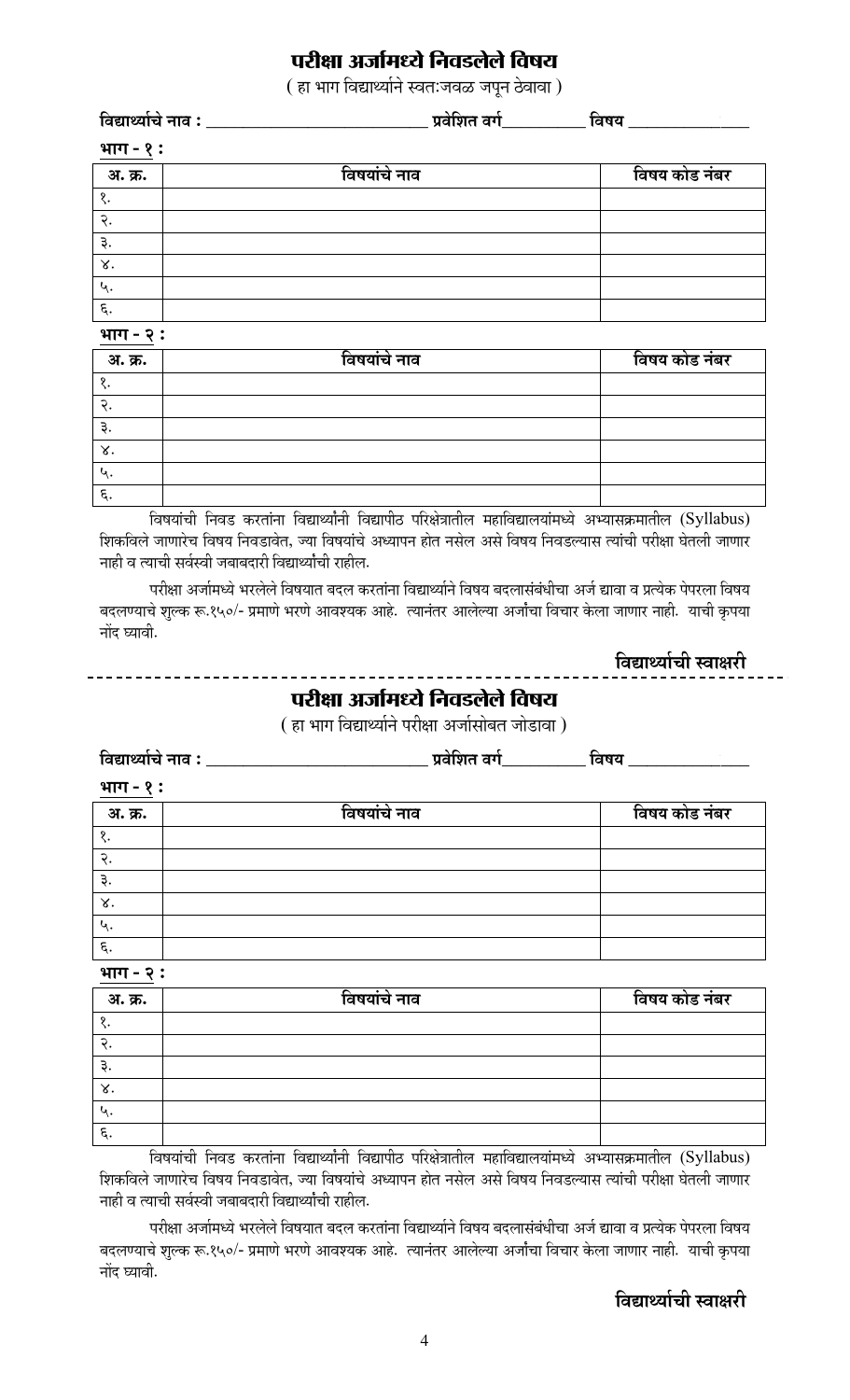# हमीपत्र

|                                                     | विद्यार्थ्याचे नांव : ____________________                       |
|-----------------------------------------------------|------------------------------------------------------------------|
|                                                     |                                                                  |
|                                                     |                                                                  |
| प्रति,<br>मा. कुलसचिव<br>उत्तर महाराष्ट्र विद्यापीठ |                                                                  |
|                                                     | नावनोंदणी केलेला वर्ग : _______                                  |
|                                                     | विषय : जिल्ला का प्राप्त करते हैं। जिल्ला का प्राप्त करते हैं कि |
| जळगाव.                                              |                                                                  |
|                                                     | दिनांक $:$ /<br>२००९                                             |

#### महोदय,

 ´Öß ÁÖß / ÁÖß´ÖŸÖß /ü ÃÖÖî. \_\_\_\_\_\_\_\_\_\_\_\_\_\_\_\_\_\_\_\_\_\_\_\_\_\_\_\_\_\_\_\_\_\_\_\_\_\_\_\_\_\_\_\_\_ शे. वर्ष २०० - २०० मध्ये \_\_\_\_\_\_\_\_\_\_\_\_\_\_\_\_\_\_\_\_\_\_\_\_\_\_\_\_\_\_\_\_\_\_\_ या वर्गाकरिता वहि:स्थ विद्यार्थी /

विद्यार्थीनी म्हणून परीक्षा देण्यासाठी नावनोंदणी करीत आहे. नावनोंदणी अर्जासोबत पात्रता अर्ज व परीक्षा अर्जही सादर करीत आहे. नावनोंदणी अर्ज / पात्रता अर्ज व परीक्षा अर्जासोबत मी माझे खालील दर्शविल्याप्रमाणे मुळ दस्तऐवज व त्यांच्या स्वाक्षांकित केलेल्या सत्यप्रती जोडीत आहे.

| अ.              | दस्तऐवजांचा तपशील | मुळ प्रत | स्वाक्षांकित छायांकित प्रत |
|-----------------|-------------------|----------|----------------------------|
| क्र.            |                   |          |                            |
| १.              |                   |          |                            |
| $\mathcal{R}$ . |                   |          |                            |
| ३.              |                   |          |                            |
| $\chi$ .        |                   |          |                            |
| ५.              |                   |          |                            |
| દ્.             |                   |          |                            |
| 9.              |                   |          |                            |
| $\mathcal{L}$ . |                   |          |                            |
| $\zeta$ .       |                   |          |                            |
| 80.             |                   |          |                            |

नावनोंदणी अर्ज / पात्रता अर्ज व परीक्षा अर्जांची छाननी करीत असतांना विद्यापीठ कार्यालयात उपरोक्त दस्तऐवजांव्यतिरिक्त काही दस्तऐवजांची आवश्यकता भासल्यास तसेच त्यात काही त्रुटी असल्यास मी सदरचे दस्तऐवज विद्यापीठ कार्यालयात त्वरित सादर करीन. तसेच त्रुटींचे निवारण करीन, त्याशिवाय माझी नावनोंदणी ग्राह्य होणार नाही याची मला जाणीव आहे.

ãÖôû : \_\_\_\_\_\_\_\_\_\_\_\_\_\_

दिनांक : / / २००९

**fagregiat** स्वाक्षरी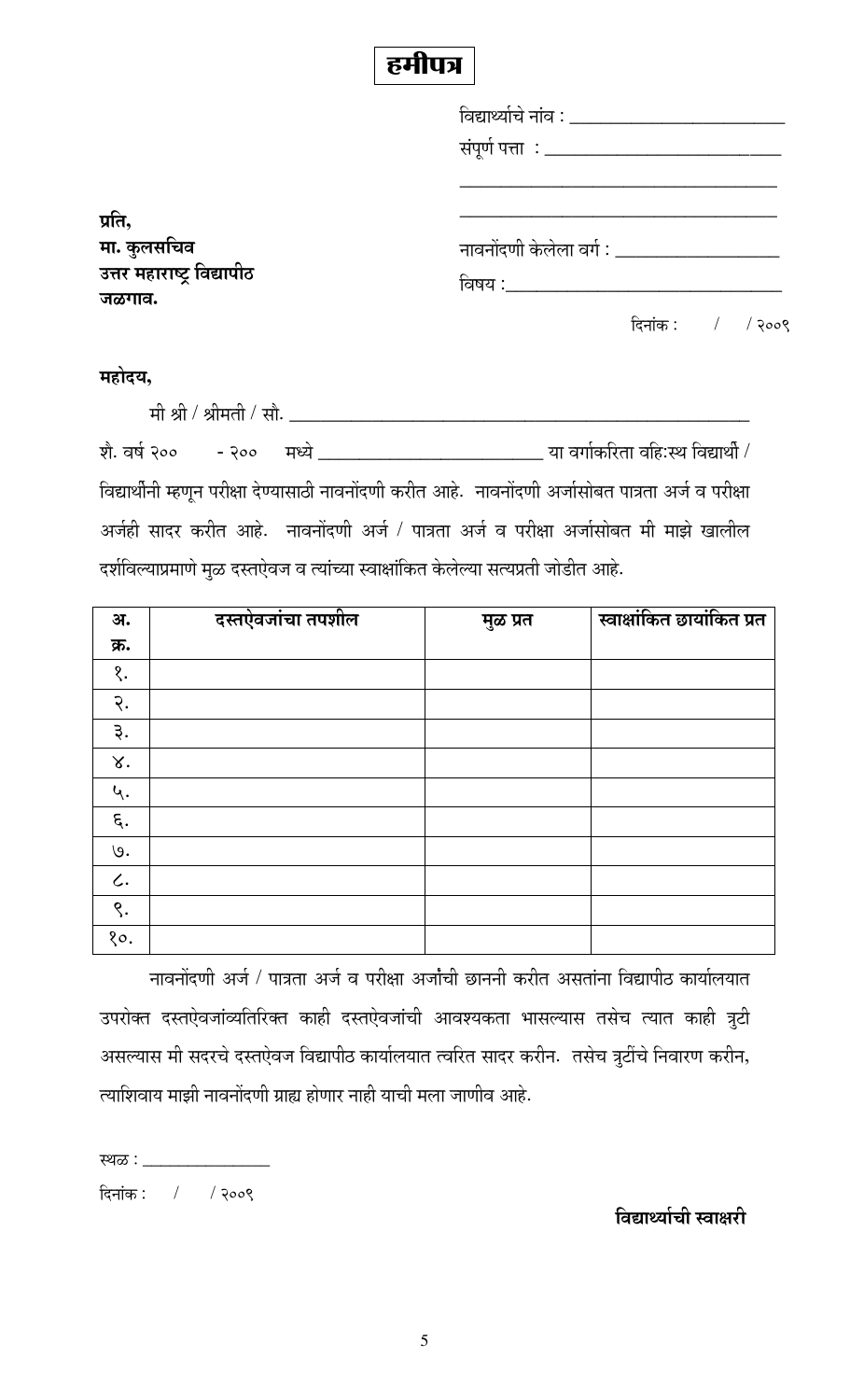**( NAAC RE- ACCREDITED )**

#### <u>१</u>. बहि:स्थ विद्यार्थ्यांनी लक्षात ठेवण्यासाठी...

- १. बहि:स्थ नाव नोंदणी / नाव नोंदणी नुतनीकरणाची मुदत दरवर्षी <u>दि.०१ जून ते ३१ जुलै</u> (विना विलंब शुल्क) व <u>दि. ०१ ऑगस्ट ते ३१ ऑगस्ट</u> पर्यंत विलंब शुक रू.२००/- राहील.
- २. नाव नोंदणी करतेवेळी विद्यार्थ्याने नाव नोंदणी अर्ज, पात्रता अर्ज व परीक्षा अर्ज इ. परिपूर्णपणे भरणे आवश्यक आहे.
- ३. एल्.एल्.एम्. आणि एम्.एस्सी. (गणित) या अभ्यासक्रमाच्या सर्व सत्रांची परीक्षा वर्षातून दोन वेळा (एप्रिल-मे / ऑक्टोबर-नोव्हेंबर) घेण्यात येतील.
- 8. एप्रिल-मे मध्ये घेण्यात येणा-या परीक्षेकरिता पुर्नपरीक्षार्थीनी परीक्षा अर्ज सादर करण्याची मुदत क्र. १ मध्ये नमद केलेल्या कालावधीत राहील.
- ५. एल्.एल्.एम्. आणि एम्.एस्सी. (गणित) या अभ्यासक्रमाच्या पुर्नपरीक्षार्थीनी परीक्षा अर्ज सादर ú¸üµÖÖÃÖÓ²ÖÓ¬Öß −Ö•Öß ú"µÖÖ ´ÖÆüÖ×¾ÖªÖ»ÖµÖÖ¿Öß ÃÖŸÖŸÖ ÃÖÓ¯Ö úÖÔŸÖ †ÃÖÖ¾Öê. **µÖÖÃÖÓ¤ü³ÖÖÔŸÖ ¯ÖÏŸµÖê(ú ×¾ÖªÖ£µÖÖÔÃÖ**  <u>स्वतंत्रपणे</u> माहिती कळविली जात नाही.
- ६. नावनोंदणी अर्ज दाखल केला म्हणजे बहि:स्थ विद्यार्थी म्हणून नावनोंदणी झाली असे गृहीत धरू नये. त्यासाठी नावनोंदणी कार्ड व कायम नोंदणीक्रमांक विद्यापीठाकडून कळविला गेल्यावरच ती नाव नोंदणी ग्राह्य ठरेल.
- ७. परीक्षा शुल्क व इतर शुल्क मुदतीपूर्व न भरल्यास त्या विद्यार्थ्यांचा परीक्षेसाठीचा परीक्षा अर्ज स्विकारला जाणार नाही. तसेच या संदर्भात कोणताही पत्रव्यवहार केला जाणार नाही.
- ८. बहि:स्थ विद्यार्थ्यानी जागरूक राहून संबंधित महाविद्यालयाकडून वेळोवेळी माहिती ंप्राप्त करावी. परीक्षा अर्ज मुदतीत सादर करण्यासंबंधी प्रत्येक विद्यार्थ्याला स्वतंत्रपणे कळविले जाणार नाही.
- ९. पूर्नपरीक्षार्थी विद्यार्थ्याने परीक्षा अर्ज सादर करण्यासंबंधी सातत्याने महाविद्यालयाशी संपर्क ठेवणे आवश्यक आहे. परीक्षेस बसलेल्या व परीक्षेस बसू न शकलेल्या विद्यार्थ्यांसाठी परीक्षा अर्ज सादर करण्याच्या मुदती वेगवेगळ्या असतात. परीक्षेस न बसलेल्या परंतु ज्यांची नावनोंदणी झाली असेल, अशा विद्यार्थ्यांनी वरील मुदतीत म्हणजे क्र. १ मध्ये दर्शविलेल्या ( दि. ०१ जुन ते ३१ ऑगस्ट) मुदतीत अर्ज सादर करावा.
- १०. एल्.एल्.एम्., एम्.एस्सी. (गणित) या परीक्षा सत्र पद्धतीने होतील.
- ११. एम्.ए., एम्.कॉम्. च्या मार्च / एप्रिलमध्ये झालेल्या परीक्षेस बसून अनुत्तीर्ण झालेल्या विद्यार्थ्यांना अनुत्तीर्ण विषयांना ऑक्टोंबर / नोव्हेंबरमध्ये होणा-या पुरवणी परीक्षेस बसता येईल.
- १२. बी.ए. / बी. कॉम्. परीक्षेस बसून अनुत्तीर्ण झालेल्या पुर्नपरीक्षार्थी विद्यार्थ्यांना राहीलेल्या विषयांना ऑक्टोबर / नोव्हेंबरमध्ये होणा-या प्रथम, द्वितीय, तृतीय वर्ष बी.ए. / बी.कॉम्. परीक्षेस बसता येईल. ऑक्टोबर / नोव्हेंबरमध्ये अनुत्तीर्ण झालेल्या विद्यार्थ्यांना संबंधित परीक्षेचा निकाल जाहिर झाल्यापासून १५ दिवसाच्या आत मार्च / एप्रिलमध्ये होणा-या परीक्षेसाठी परीक्षा अर्ज भरावयाचा आहे.
- 3३. जे विद्यार्थी ऑक्टोबर / नोव्हेंबरच्या परीक्षेत उत्तीर्ण होतील किंवा ए.टी.के.टी. प्राप्त करतील, अशा विद्यार्थ्यांना पुढील वर्गाच्या परीक्षेस नजीकच्या मार्च / एप्रिल परीक्षेकरिता अर्ज सादर करता येणार नाही. अशा विद्यार्थ्याना पुढील वर्षाच्या जून / जुलैमध्ये पुढील वर्गाची नाव नोंदणी करून एक वर्षाची टर्मग्रॅन्ट झाल्यावरच त्यापुढील वर्षाच्या मार्च / एप्रिल परीक्षेस बसता येईल.

मात्र जे विद्यार्थी ऑक्टोबर / नोव्हेंबर परीक्षेत ए.टी.के.टी. प्राप्त करतील, असे विद्यार्थी त्यांचे त्याच वर्गातील अनुत्तीर्ण विषयाची परीक्षा पूढील वर्षाच्या मार्च / एप्रिल परीक्षेत देऊ शकतील.

१४. अपूर्ण माहिती, अपूर्ण शुल्क व अपूर्ण दस्तऐवजे असलेले अर्ज स्विकारले जाणार नाहीत.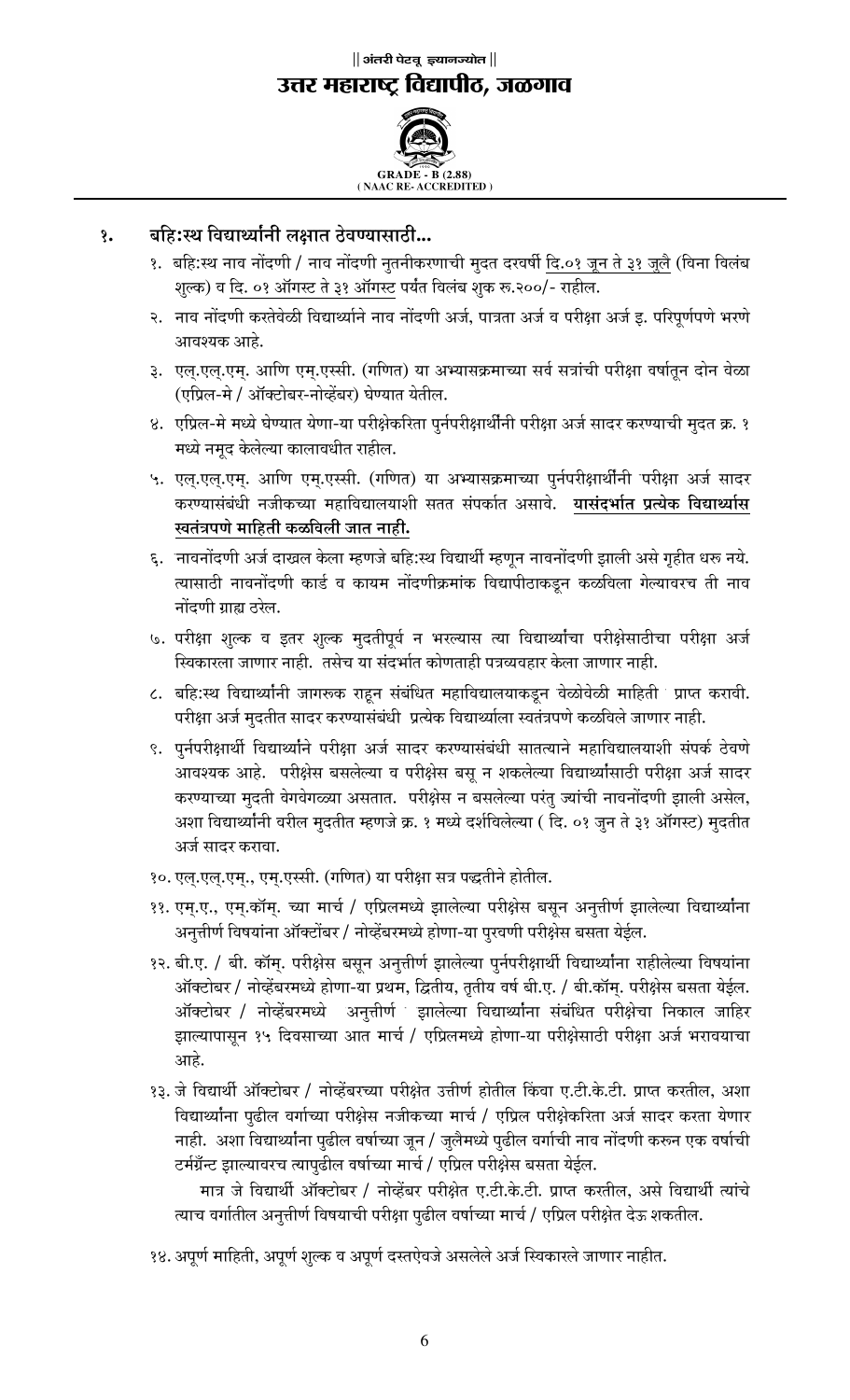- १५. परीक्षा शुल्क, पात्रता शुल्क, विलंबशुल्क व इतर शुल्कात भविष्यात वेळोवेळी होणारी वाढ विद्यार्थ्यांना बंधनकारक राहील.
- १६. विद्यार्थ्यांनी परीक्षा अर्ज विद्यापीठ कार्यालयात शुल्कासह स्वत: जमा करावा, दुस-या व्यक्तीच्या हस्ते जमा केल्यास त्याची जबाबदारी संबंधित विद्यार्थ्यावर राहील. बहि:स्थ परीक्षेस बसणा-या विद्यार्थ्याने स्वत:च्या हस्ताक्षरात उमवि अधिक्षेत्रातील महाविद्यालयात / संस्थेत शिकविल्या जाणा-या विषायनसारच परीक्षा अर्ज भरणे आवश्यक राहील. संबंधित विषय शिकविला जात असलेल्या महाविद्यालयात संपर्क साधून त्या विषयाची संपूर्ण खात्री करूनच तो विषय निवडावा. एखाद्या विषयाच्या परीक्षेची संधी संपलेली असेल तर, अशा विषयाच्या पर्यायी (समकक्ष विषय) विषयाची परीक्षा विद्यार्थ्यास द्यावी लागेल.

#### बहिःस्थ विद्यार्थी म्हणून नावनोंदणीच्या प्रामुख्याने खालील अटी आहेत... . २

- १. विद्यार्थी नावनोंदणीच्या शैक्षणिक काळात उत्तर महाराष्ट्र विद्यापीठ कार्यक्षेत्रातील (जळगाव, धुळे व नंदूरबार जिल्हा) राहणारा असला पाहिजे, विद्यार्थ्यास ज्या अभ्यासक्रमासाठी नावनोंदणी करावयाची आहे, त्या अभ्यासक्रमासाठी तो शैक्षणिकदृष्ट्या प्रवेश पात्र असणे आवश्यक आहे.
- २. परीक्षेचे माध्यम मराठी किंवा इंग्रजी असेल.
- ३. नावनोंदणी अर्जासोबत स्थानांतर व स्थलांतर (Transference & Migration Certificate) मुळ प्रमाणपत्र तसेच शैक्षणिक अर्हता असलेल्या शेवटच्या परीक्षेचे गुणपत्रकाची मुळप्रत सादर करणे आवश्यक आहे.
- ४. खाजगी विद्यार्थी म्हणून एच.एस.सी. उत्तीर्ण असल्यास बोर्डाचे स्थानांतर व स्थलांतर (Transference & Migration Certificate) प्रमाणपत्र मुळ प्रतीत सादर करणे आवश्यक आहे.
- ५. विद्यार्थ्यास पदवी तथा पदव्यूत्तर वर्गात ज्या विषयात बहि:स्थ नावनोंदणी करावायाची असते, त्या विषयाचा अभ्यासक्रम पुस्तिका (Syllabus) विद्यापीठाच्या वेबसाईट क्र. www.nmu.ac.in वर उपलब्ध आहे.
- ६. नावनोंदणीचा अर्ज तपासून पाहून नावनोंदणी अर्ज वैध ठरल्यानंतर विद्यार्थ्यास बहि:स्थ नावनोंदणी झाल्याबद्दलचे नावनोंदणीकार्ड (Registration Card) (फोटोकार्ड) पाठविले जाते. हे कार्ड परीक्षेस जातांना विद्यार्थ्यांनी स्वत:बरोबर ठेवावे, सक्षम अधिका-यांनी मागणी केल्यास ते दाखवावे. तसेच परीक्षा प्रवेशपत्रावर स्वत:चा फोटो चिकटवावा.
- ७. एकदा भरलेले नावनोंदणीशुल्क कोणत्याही कारणास्तव विद्यार्थ्यास परत केले जात नाही. अथवा पुढील नावनोंदणीसाठी राखून ठेवले जात नाही. तसेच दुस-या अभ्यासक्रमासाठी वर्ग करता येत नाही.
- ८. जे विद्यार्थी बहि:स्थ परीक्षा उत्तीर्ण झालेले आहेत, त्या विद्यार्थ्यांना परीक्षा उत्तीर्ण झाल्यापासून पाचवर्षाच्या आत श्रेणी सुधार करता येईल. परंतु त्यांना त्याकाळात जास्तीत जास्त तीनच वेळा परीक्षेस बसण्यास परवानगी देण्यात येईल.
- ९. उमवि अधिक्षेत्रातील महाविद्यालयातून नियमित विद्यार्थी बहि:स्थ म्हणून येतांना तो विद्यापीठांतर्गत महाविद्यालयाच्या शैक्षणिक वर्षात उत्तीर्ण / अनुत्तीर्ण असल्यास त्याला पुढील वर्षास प्रवेश देता येईल. उदा. एम्.ए. / एम्.कॉम्. भाग-१ पूर्ण उत्तीर्ण / अनुत्तीर्ण असल्यास भाग-२ ला प्रवेश घेता येईल. मात्र विद्यार्थ्याच्या अनुत्तीर्ण विषयांची संधी उपलब्ध असणे आवश्यक राहील.
- १०. बहि:स्थ विद्यार्थ्याने परीक्षा अर्ज सादर करतांना प्रत्येकवेळी बहि:स्थ विद्यार्थी असल्याचा पुरावा म्हणून बहि:स्थ विभागाच्या नावनोंदणी कार्डाची दोन्ही बाजूंची झेरॉक्स प्रत व गुणपत्रकांची एक झेरॉक्स प्रत जोडाव्यात. नाव नोंदणी कार्ड प्राप्त झालेले नसल्यास चलन पावतीची झेरॉक्सप्रत जोडावी. अन्यथा अर्ज निकाली काढण्यात येईल.
- ११. कोणत्याही परीक्षेस अर्ज भरल्यानंतर भरलेल्या विषयात बदल करावयाचा असल्यास विद्यार्थ्याने तीन महिन्याच्या आत विषय बदलण्या संबंधीचा अर्ज व त्याकरिता प्रत्येक पेपरला शुल्क रू.१५०/- प्रमाणे भरणे आवश्यक आहे.
- १२. नावनोंदणी कार्ड हरविल्यास दुय्यम नोंदणीकार्ड रू.७५/- शुल्क भरून मिळू शकेल. तसेच परीक्षा प्रवेशपत्राची द्य्यम प्रत हवी असल्यास रू.१५०/- शुल्क भरून मिळू शकेल.
- १३. बहि:स्थ विद्यार्थी म्हणून शैक्षणिक वर्षात सुरूवातीस (जून/जुलै व विलंबशुल्कासहीत ऑगस्ट) नाव नोंदणी करता येईल. तसेच बहि:स्थ विद्यार्थ्यांना प्रत्येक वर्गात नावनोंदणी करणे आवश्यक राहील.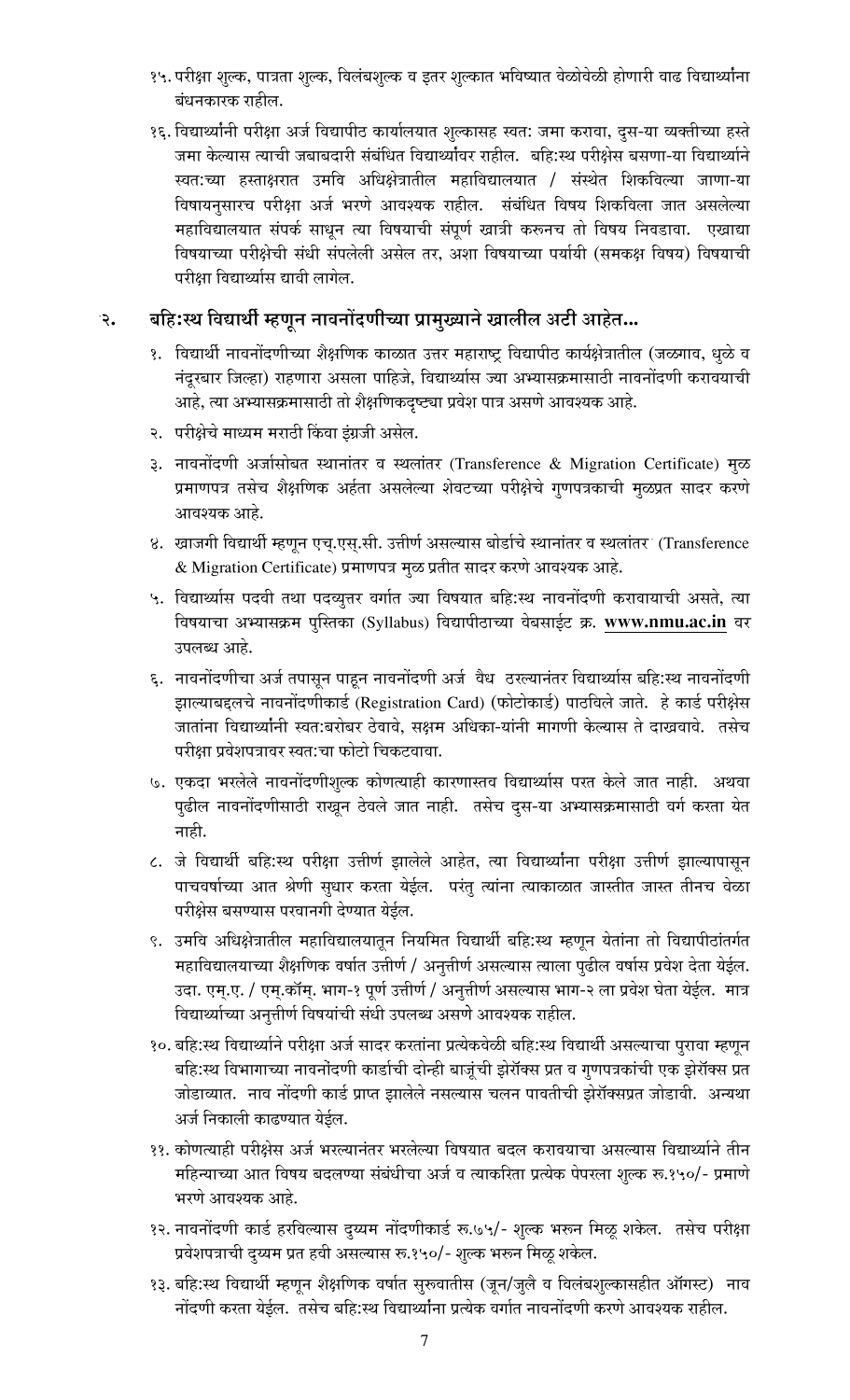- १४. एम्.ए. बहि:स्थ परीक्षेच्या एका विषयाच्या अभ्यासक्रमास नावनोंदणी केली असेल तर, त्याच नावनोंदणीत दुस-या विषयाच्या अभ्यासक्रमाच्या परीक्षेस बसता येणार नाही.
- १५. विद्यार्थ्यानी त्यांच्या नावात (नवीन) बदल केला असेल तर, त्यांनी महाराष्ट शासनाच्या गॅझेटची प्रत / लग्नाची नावनोंदणीची प्रत प्रथम वर्षाच्या नावनोंदणीच्यावेळी अर्जासोबत जोडावी, अन्यथा त्यांच्या जन्या नावाप्रमाणे नावनोंदणी होईल, व अंतीम परीक्षा उत्तीर्ण होईपर्यंत तेच नाव ठेवण्यात येईल. त्यात बदल करता येणार नाही.
- १६. बहि:स्थ विद्यार्थ्यांना पात्रता पूर्ण झाल्याशिवाय परीक्षेचा निकाल देता येणार नाही. पात्रता त्रुटी त्वरित पूर्ण करावयाची जबाबदारी विद्यार्थ्यांची राहील. पात्रते अभावी विद्यार्थ्यांचे शैक्षणिक नुकसान झाल्यास त्याला विद्यार्थी सर्वस्वी जबाबदार राहील.

### a. परीक्षांच्या संदर्भात मार्गदर्शक सूचना...

- १. एम्.ए./एम्.कॉम्. करीता नव्याने नाव नोंदणी केलेल्या विद्यार्थ्यांना प्रथम भाग-१ च्या परीक्षेस नाव नोंदणी करावी लागेल.
- २. एल्.एल्.एम्. व एम्.एस्सी.(गणित) या सर्व सत्रांच्या परीक्षा मार्च / एप्रिल व ऑक्टोबर / नोव्हेंबरमध्ये होतील. तथापि, नव्याने नावनोंदणी केलेल्या विद्यार्थ्यांना सत्र-१ च्या परीक्षेस बसावे लागेल.
- ३. उमविशी संलग्नीत महाविद्यालयात / विद्यापीठाच्या शैक्षणिक विभागात अध्यापनाची सोय असलेले विषयच बहि:स्थ विद्यार्थ्यांना घेता येतात. त्यासाठी विद्यार्थ्यांनी उमविशी संलग्नीत महाविद्यालयांशी किंवा विद्यापीठाच्या शैक्षणिक विभागांशी संपर्क साधूनच विषयांची निवड करावी. एकदा निवडलेला विषय नावनोंदणीच्या विलंबशुल्कासहीत अंतिम तारखेनंतर तीन महिन्याच्या आत बदलता येईल. त्यानंतर विषय बदलता येणार नाही.
- ४. ज्या विषयांसाठी १०० गुणांची प्रात्यक्षिक परीक्षा असते असे विषय बहि:स्थ विद्यार्थ्यांना घेता येत नाहीत. उदा. एम्.ए. - भूगोल, मानसशास्त्र.
- ५. नियमीत व बहि:स्थ विद्यार्थ्याना पदवी परीक्षेनंतर पुन:श्च विषय बदलून सदर पदवी परीक्षा अभ्यासक्रमातील तरतूदींच्या अधिन राहून बहि:स्थ नावनोंदणी करता येईल.
- ६. कायम नावनोंदणी क्रमांक व आसन क्रमांक सामान्यत: परीक्षेच्या आधी पंधरा दिवस आपणास कळू शकेल. बहि:स्थ परीक्षे संदर्भात पत्रव्यवहार करतांना कृपया संदर्भ क्र., कायम नावनोंदणी क्र., वर्ग व परीक्षा इ. बाबतची माहिती न चुकता द्यावी.
- ७. एम्.ए. परीक्षेसंदर्भात पत्रव्यवहार करतांना घेतलेल्या विषयांचा स्पष्ट उल्लेख करावा (उदा. मराठी, हिंदी इ. भाग-१ किंवा भाग-२).
- ८. परीक्षेचे शुल्क व इतर शुल्क विद्यार्थ्यांनी विद्यापीठ कार्यालयात बँकेच्या चलनाद्वारे भरावयाचे आहे. रोख अथवा D.D. / M.O. च्या स्वरूपात कोणतेही शुल्क स्विकारले जाणार नाही.
- ९. बहि:स्थ नावनोंदणी अर्ज व परीक्षा अर्ज भरतांना विद्यार्थी स्वत: हजर असणे आवश्यक आहे.
- १०. जे विद्यार्थी बी.कॉम्. अभ्यासक्रमानुसार परीक्षेस बसणार असतील, त्यांनी प्रथम द्वितीय व तृतीय वर्षाच्य संगणक विषयाच्या प्रात्यक्षिक परीक्षेसाठी ऑफिस ऑटोमेशन, बिझिनेस कम्युनिकेशन कॉम्प्युटेटीव्ह स्कील विषयाची प्रात्यक्षिक परीक्षा बहि:स्थ विद्यार्थी म्हणून परीक्षा केंद्र म्हणू निवडलेल्या महाविद्यालयातून द्यावयाची असून, त्यासाठी संबंधित विद्यार्थ्यांनी त्वरित परीक्षा केंद्र म्हणून निवडलेल्या महाविद्यालयाशी संपर्क साधून आपले नाव त्याठिकाणी प्रात्यक्षिक परीक्षेसाठी नोंदवावे.
- ११. सर्व परीक्षांच्या पुर्नपरीक्षार्थी विद्यार्थ्यांसाठी निकाल जाहीर झाल्यापासून / विद्यापीठाने निकाल पाठविलेल्या तारखेपासून १५ दिवसापर्यंत विना विलंबशुल्काने परीक्षा अर्ज स्विकारण्यात येतील. १५ विवसानंतर अतिरिक्त विलंबशुल्क रू.५००/- भरून परीक्षा अर्ज विद्यापीठात सादर करण्यासाठी मुदत देण्यात येत आहे. त्यानंतर पुन्हा १५ दिवसापर्यंत (म्हणजे निकाल जाहीर झाल्यापासून / विद्यापीठाने निकाल पाठविल्यापासून ३० दिवसांपर्यंत) अतिरिक्त विलंबशुल्क रू.१२००/- मात्र भरून परीक्षा अर्ज सादर करता येईल. तसेच सदरची मुदत संपल्यानंतरही किमान ०८ दिवसापर्यंत प्रतिदिन रू.२०/-प्रमाणे असे शुल्क आकारून परीक्षा अर्ज भरता येईल. (परीक्षा शुल्क, पात्रता शुल्क, विलंबशुल्क व इतर शुल्कात भविष्यात वेळोवेळी होणारी वाढ विद्यार्थ्यांना बंधनकारक राहील).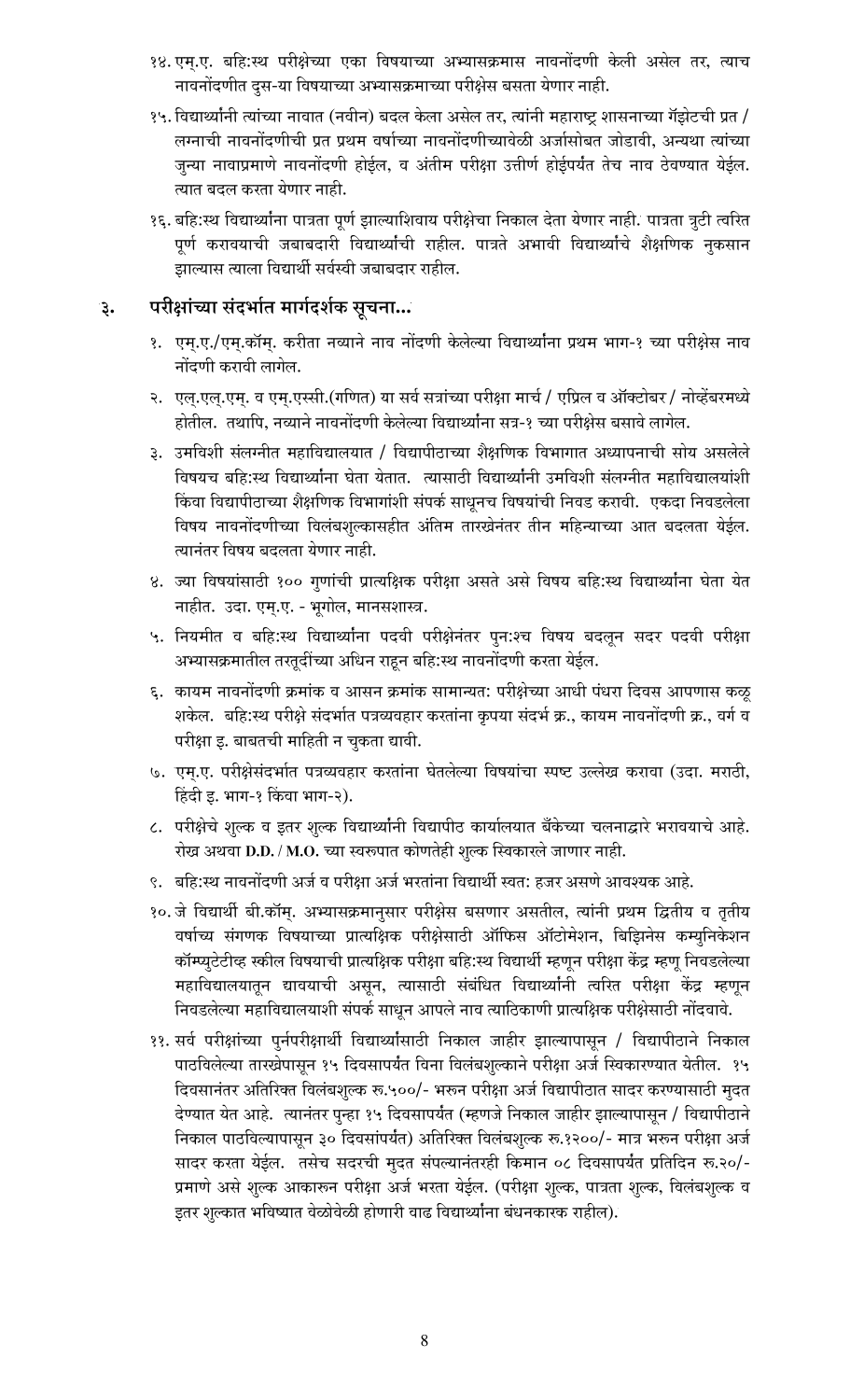#### बहिःस्थ नावनोंदणी विषयीची व परीक्षा शुल्कासंबंधिची संक्षिप्त माहिती खालीलप्रमाणे...  $8^{\circ}$

| परीक्षेचे         | प्रथम                   | प्रत्येक                  | परीक्षा            | गुणपत्रक               | उत्तीर्ण             | केंद्रीय                     | शैक्षणिक            | टपाल                    | आपत           | (3I)     | $(* \mathbf{z} )$ |
|-------------------|-------------------------|---------------------------|--------------------|------------------------|----------------------|------------------------------|---------------------|-------------------------|---------------|----------|-------------------|
| नांव              | नावनोंदणी               | वर्षाला<br>पुर्ननावनोंदणी | शुल्क रू.          | शुल्क रू.              | प्रमाणपत्र           | मूल्यांकन                    | पात्रता             | खर्च                    | कालीन<br>निधी | एकूण     | एकूण              |
|                   | शुल्क रू.               | शुल्क रू.                 |                    |                        | व पदवी<br>प्रमाणपत्र | शुल्क रू.                    | शुल्क रू.<br>(प्रथम | रू.                     | रू.           |          |                   |
|                   |                         |                           |                    |                        | शुल्क                |                              | नोंदणी)             |                         |               |          |                   |
|                   | (31/2)                  | (31/2)                    |                    |                        | (अंतिम               |                              |                     |                         |               |          |                   |
|                   |                         |                           |                    |                        | वर्षासाठी)           |                              | (31/4)              |                         |               |          |                   |
| १.                | २.                      | ३.                        | 8.                 | $\mathcal{L}$          | $\epsilon$ .         | ७.                           | $\mathcal{L}$       | $\mathcal{E}^{\bullet}$ | §ο.           | ११.      | १२.               |
| प्रथम वर्ष        | $800$ $\frac{1}{2}$     | $300$ / $*300$            | २४५                | مومع                   | ---                  | $\mathcal{E}^{\mathbf{O}}$   | $330$ / $*330$      | 800                     | şο            | $\delta$ | 8860              |
| बी.ए./            |                         |                           | पर्यावरण           |                        |                      |                              |                     |                         |               |          |                   |
| बी.कॉम्.          |                         |                           | शास्त्रसह          |                        |                      |                              |                     |                         |               |          |                   |
| द्वितीय वर्ष      | $800$ $*$ $\zeta$ 00    | $300$ / $*300$            | 950+40             | مومع                   | $---$                | $\epsilon$ o                 | $330$ / $*330$      | 800                     | $\delta$      | 3004     | ---               |
| बी.ए./            |                         |                           | सामान्य            |                        |                      |                              |                     |                         |               |          |                   |
| बी.कॉम्.          |                         |                           | ज्ञान              |                        |                      |                              |                     |                         |               |          |                   |
| ततीय वर्ष         | $800$ / $*$ Coo         | $300$ / $*300$            | २२०                | مومع                   | 94790                | $\epsilon$ o                 | $330$ / $*330$      | 300                     | $\delta$      | 3560     |                   |
| बी.ए./            |                         |                           |                    |                        |                      |                              |                     |                         |               |          |                   |
| बी.कॉम्.          |                         |                           |                    |                        |                      |                              |                     |                         |               |          |                   |
| एम्.ए. /          | $\sqrt{200}$ $\approx$  | $340/*300$                | 330                | $\omega$               | $---$                | $\mathcal{V} \mathcal{Q}$    | $330$ /*220         | 300                     | $\delta$      | 8864     | 203               |
| एम्.कॉम-I         |                         |                           |                    |                        |                      |                              |                     |                         |               |          |                   |
| एम्.ए. /          | $\frac{1}{2}$ 900/*3000 | $340$ / $*300$            | 330                | $\mathbf{o}$           | 44790                | $\mathcal{V} \mathcal{Q}$    | $330$ / $*330$      | 800                     | şο            | 8400     | ---               |
| एम्.कॉम-II        |                         |                           |                    |                        |                      |                              |                     |                         |               |          |                   |
| एल्.एल्.एम-[      | $3000$ / $*3000$        | $\frac{1}{2}$ 00/*3000    | 3000               | 800                    | $---$                | $\mathcal{E}$                | २२०/*३३०            | 800                     | şο            | २५१५     | $3\xi 3\lambda$   |
| (सत्र पद्धती)     |                         |                           | प्रतीसत्र          |                        |                      |                              |                     |                         |               |          |                   |
| एल्.एल्.एम-III    | $3000$ $\frac{4}{3}$    | $\gamma$ 00/ $*$ {000     | 8000               | 800                    | 0.9772               | $\mathcal{E}$                | $\log f*/\log$      | 300                     | şο            | २८५०     |                   |
| (सत्र पद्धती)     |                         |                           | प्रतीसत्र          |                        |                      |                              |                     |                         |               |          |                   |
|                   |                         |                           | (कमीत कमी          |                        |                      |                              |                     |                         |               |          |                   |
|                   |                         |                           | रू.५०० दोन         |                        |                      |                              |                     |                         |               |          |                   |
|                   |                         |                           | विषयांसाठी)        |                        |                      |                              |                     |                         |               |          |                   |
| एम्.एस्सी.        | ७५०/*१५००               | $8$ oo $/\ast$ Çoo        | $\hat{3}\hat{3}$ o | $\mathsf{o}\mathsf{o}$ |                      | $\mathcal{V} \, \omega$      | $330$ / $*350$      | δοο                     | şο            | 8884     | 5304              |
| (गणित)            |                         |                           | प्रत्येक           |                        |                      |                              |                     |                         |               |          |                   |
| (सत्र- <b>I</b> ) |                         |                           | सत्रासाठी          |                        |                      |                              |                     |                         |               |          |                   |
| एम्.एस्सी.        | $1040/*$ ?400           | $800$ / $*$ Coo           | 330                | ७०                     | 944440               | $\mathcal{V} \, \mathcal{Q}$ | $330$ / $*350$      | 300                     | $\delta$      | 8040     |                   |
| (गणित)            |                         |                           | प्रत्येक           |                        |                      |                              |                     |                         |               |          |                   |
| (सत्र- $III$ )    |                         |                           | सत्रासाठी          |                        |                      |                              |                     |                         |               |          |                   |

नाव नोंदणी शुल्क, पुर्ननोंदणी शुल्क, शैक्षणिक पात्रता शुल्क 'अ' हे खालील प्रकारच्या विद्यार्थ्याना लागू

राहील ... १) प्रथम वर्ष कला, प्रथम वर्ष वाणिज्यच्या प्रवेशाकरिता पात्र परीक्षा (१०+२) ही महाराष्ट्र राज्यातून उत्तीर्ण केली असल्यास.

द्वितीय वर्ष कला, तृतीय वर्ष कला, द्वितीय वर्ष वाणिज्य, तृतीय वर्ष वाणिज्यच्या प्रवेशासाठी तसेच २) पदव्युत्तर अभ्यासक्रमाची पात्र परीक्षा उत्तर महाराष्ट्र विद्यापीठाच्या कार्यक्षेत्रातील महाविद्यालयातून उत्तीर्ण केली असल्यास.

#### \*नाव नोंदणी शुल्क, पुर्ननोंदणी शुल्क, शैक्षणिक पात्रता शुल्क 'ब' हे खालील प्रकारच्या विद्यार्थ्याना लागू

- राहील ... १) प्रथम वर्ष कला, प्रथम वर्ष वाणिज्यच्या प्रवेशाकरिता पात्र परीक्षा (१०+२) ही महाराष्ट्र राज्याच्या बाहेरील राज्यातून (महाराष्ट्र राज्य सोडून) पूर्ण केली असेल व उत्तर महाराष्ट्र विद्यापीठाच्या कार्यक्षेत्रातील रहिवासी असेल.
	- द्वितीय वर्ष कला, तृतीय वर्ष कला, द्वितीय वर्ष वाणिज्य, तृतीय वर्ष वाणिज्यच्या प्रवेशासाठी तसेच २) पदव्युत्तर अभ्यासक्रमाच्या प्रवेशासाठीची पात्र परीक्षा ही उत्तर महाराष्ट्र विद्यापीठ सोडून इतर विद्यापीठातून पूर्ण केली असेल व ती व्यक्ती उत्तर महाराष्ट्र विद्यापीठाच्या कार्यक्षेत्रातील रहिवासी असेल.

#### उत्तर महाराष्ट्र विद्यापीठाकडून स्थानांतर व स्थलांतर दाखला मिळणेसाठी आकारण्यात येणा-या शुल्काचा तपशिल

| स्थलांतर दाखला (Transference Certificate) | रू.५०/-  | ६ महिने                        |
|-------------------------------------------|----------|--------------------------------|
|                                           | रू.७५/-  | ६ महिन्यापासून तीन वर्षापर्यंत |
|                                           | रू.१५०/- | तीन वर्षांनंतर                 |
| स्थलांतर दाखला (Migration Certificate)    | रू.१५०/- |                                |
| उत्तीर्ण प्रमाणपत्र (Passing Certificate) | रू.५५/-  | (अव्यावसायिक अभ्यासक्रम)       |
|                                           | रू.८५/-  | ं व्यावसायिक अभ्यासक्रम)       |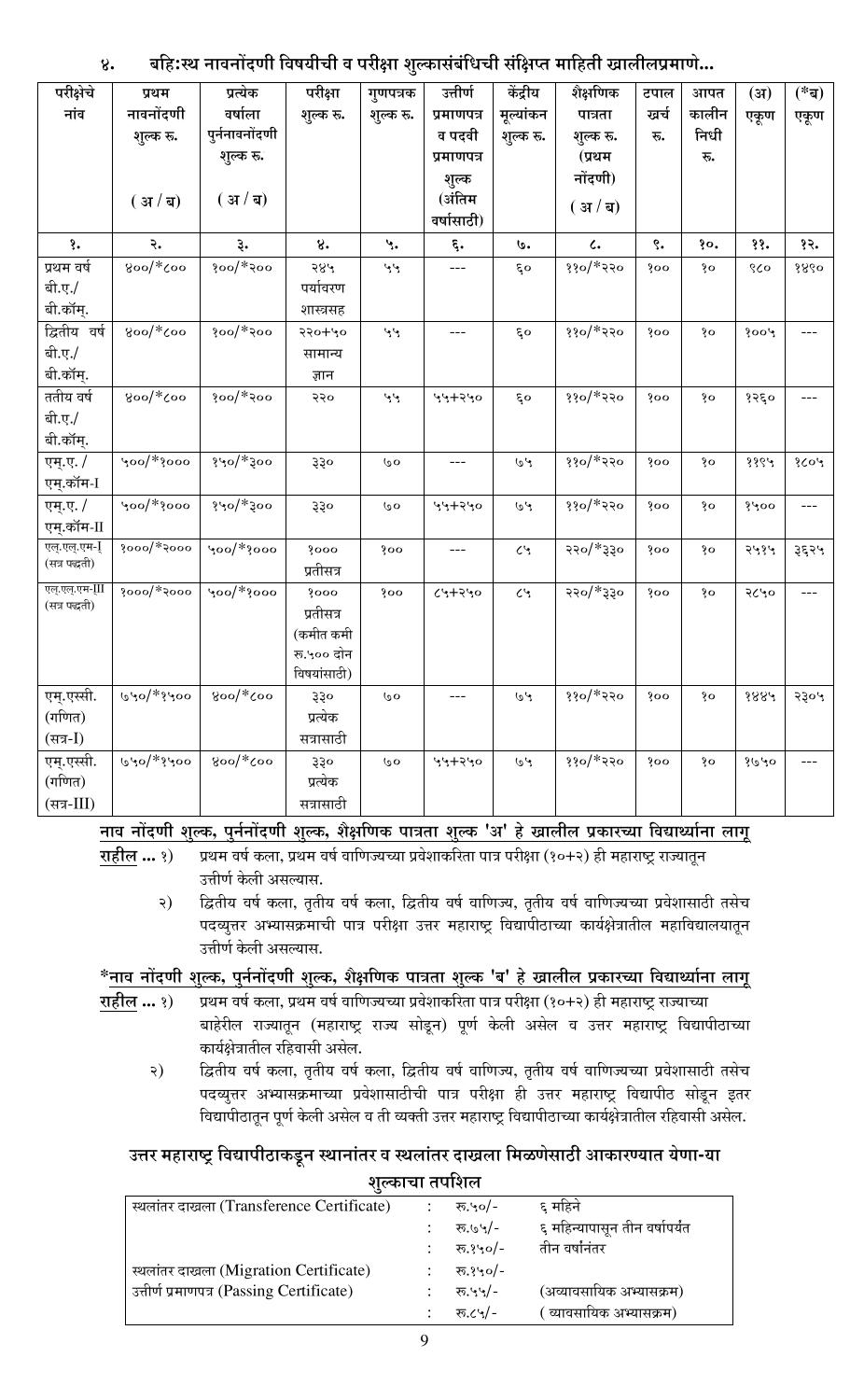#### महत्वाची सूचना...

याशिवाय एम्.ए., एम्.कॉम्., एम्.एस्सी.(गणित) व एल्.एल्.एम्. या परीक्षांपैकी एक वर्ष पूर्ण झालेले व बहि:स्थ परीक्षेच्या दुस-या वर्षासाठी फक्त नाव नोंदणी करावयाची झाल्यास नोंदणी शुल्क व परीक्षा शुल्क वरीलप्रमाणेच राहील.

माहे मार्च / एप्रिलमध्ये घेण्यात येणा-या परीक्षांकरिता बहि:स्थ विद्यार्थ्यांना खालील परीक्षा केंद्र परीक्षेसाठी घेता येतील.

- १. खान्देश कॉलेज एज्युकेशन सोसायटीचे मूलजी जेठा कला, विज्ञान व वाणिज्य महाविद्यालय, जळगाव, जि.जळगाव, महाविद्यालय सांकेतांक क्रमांक - १००००१.
- २. खान्देश एज्युकेशन मंडळाचे प्रताप कला, विज्ञान व वाणिज्य महाविद्यालय, अमळनेर, जि.जळगाव, महाविद्यालय सांकेतांक क्रमांक - १२००१७.
- 3. तापी व्हॅली एज्युकेशन सोसायटीचे धनाजी नाना कला, विज्ञान व वाणिज्य महाविद्यालय, फैजपूर, जि.जळगाव, महाविद्यालय सांकेतांक क्रमांक - १५००२८.
- 8. एस्.एस्.व्ही.पी.एस्. संस्थेचे भाऊसाहेब एन्.एस्. पाटील कला आणि एम्.एफ्.एम्.ए. वाणिज्य महाविद्यालय, देवपूर, धुळे, महाविद्यालय सांकेतांक क्रमांक - २००००३.
- ५. नंदूरबार तालुका विधायक समितीचे जी.टी.पाटील कला, विज्ञान व वाणिज्य महाविद्यालय, नंदूरबार, जि.नंदूरबार, महाविद्यालय सांकेतांक क्रमांक - २२००५३.
- ६. विद्याविकास मंडळाचे एम्.जी.पाटील कला, विज्ञान व वाणिज्य महाविद्यालय, साक्री, जि.धुळे, महाविद्यालय सांकेतांक क्रमांक - २१००२६.
- ७. किसान विद्या प्रसारक मंडळाचे कला, विज्ञान व वाणिज्य महाविद्यालय, शिरपूर, जि.धुळे, महाविद्यालय सांकेतांक क्रमांक - २४००३६.
- $\,\epsilon$ . वरीक्षेसाठी एकदा निवडलेल्या परीक्षा केंद्रात कोणत्याही कारणास्तव बदल केला जाणार नाही.
- ९. ऍटर्म (सत्र) मंजूर झाल्याशिवाय पुढील वर्गाच्या परीक्षेचा परीक्षा अर्ज भरता येणार नाही.
- १०. वाणिज्य विद्याशाखेतील प्रथम / द्वितीय / तृतीय वर्ष वाणिज्य वर्गाचा संगणक विषय वगळता पदवी व पदव्युत्तर वर्गातील ज्या विषयांना ८०/२० किंवा ६०/४० चे पॅर्टन असेल, त्या विषयांची फक्त थेअरीची परीक्षा द्यावयाची आहे. ८० किंवा ६० पैकी थेअरी परीक्षेस प्राप्त झालेले गुण हे १०० गुणात परिवर्तन करून निकाल जाहीर करण्यात येईल.
- ११. ज्या विद्यापीठांकडुन टी.सी. न देता फक्त मायग्रेशन प्रमाणपत्र दिले जाते, अशा विद्यार्थ्यांनी प्रवेशाच्यावेळी त्यांचे मागील वर्गाचे १०वी / १२वी / डी.एड्. चे मुळ शाळा सोडल्याचा दाखला (एल्.सी. Leaving Certificate) सादर करावे.
- १२. ज्या विद्यार्थ्यांकडे शाळा सोडल्याचा मुळ दाखला (एल्.सी. किंवा टी.सी.) नसेल, अशा विद्यार्थ्यांनी दुय्यम शाळा सोडल्याचा दाखला (एल.सी. किंवा टी.सी.) व त्यासोबत द्य्यम शाळा सोडल्याचा दाखल्याबाबतचे प्रतिज्ञापत्र द्यावे.
- 3३. एम्.एस्सी. (गणित) विषयाच्या प्रवेशासाठी शैक्षणिक पात्रता म्हणून विद्यार्थ्याने बी.एस्सी.(गणित) विशेष स्तरावर उत्तीर्ण असणे आवश्यक आहे.
- <u>१४. अंतिम वर्षाच्या परीक्षा अर्जासोबत पदवी प्रमाणपत्राचे शुल्क, विहित नमृन्यातील अर्ज व पासपोर्ट आकाराचे</u> अद्यायावत दोन छायाचित्रे जमा करावेत.
- १५. विद्यार्थ्याने एकदा एखाद्या विषयात पदवी तथा पदव्युत्तर पदवी परीक्षा उत्तीर्ण केली असेल व त्यास अपेक्षेपेक्षा कमी गुण किंवा श्रेणी प्राप्त असेल तर, अशा विद्यार्थ्यांना पुर्वी संपादन केलेले गुण /पदवी / पदव्युत्तर पदवीची संपादणुक रद्द करून त्याच विषयात बहि:स्थ विद्यार्थी म्हणून नाव नोंदणी करता येईल. त्यासाठी संबंधीत विद्यार्थ्याने पुर्वी संपादन केलेल्या वर्गाचे मुळ गुणपत्रक, मुळ पदवी प्रमाणपत्र व प्रतिज्ञापत्र नाव नोंदणीच्या वेळी सादर करावे.
- १६. मार्च / एप्रिल मधील परीक्षेस बसून अनुत्तीर्ण झालेल्या एम्.ए./एम्.कॉम्. वर्गाच्या पुर्नपरीक्षार्थी विद्यार्थ्याना ऑक्टोबर / नोव्हेंबर मधील पुरवणी परीक्षेस बसता येईल.
- १७. अभ्यासक्रम पुस्तिका (Syllabus) विद्यापीठाची वेबसाईड www.nmu.as.in वर उपलब्ध आहेत.
- 3८. −नाव नोंदणी केलेला कोर्स पुर्ण झाल्यानंतर टी.सी. काढावयाचा असल्यास अर्जासोबत मुळ नाव नोंदणी कार्ड व विहित शुल्क बहि:स्थ विभागात जमा केल्यानंतर अर्ज सादर केल्यापासून आठ दिवसांनी टी.सी. मिळेल.
- १९. पदवी व पदव्युत्तर अभ्यासक्रम पूर्ण होईपर्यंत विद्यार्थ्याने आपल्याकडील नाव नोंदणी कार्ड सांभाळून ठेवावे, कारण पदवी व पदव्युत्तर अभ्यासक्रम पूर्ण झाल्यानंतर स्थलांतर प्रमाणपत्र (T.C.) काढण्यासाठी सदरचे कार्ड विद्यापीठात जमा करणे बंधनकारक आहे.

माहे ऑक्टोबर / नोव्हेंबरमध्ये घेण्यात येणा-या परीक्षांकरिता बहि:स्थ विद्यार्थ्यांना विद्यापीठाच्या नियमित प्रवेशित विद्यार्थ्याची परीक्षा ज्या परीक्षा केंद्रांवर घेण्यात येतील, तीच परीक्षा केंद्र परीक्षेसाठी घेता येतील. सदर परीक्षेकरीता बहि:स्थ विद्यार्थ्यांच्या परीक्षा केंद्रामध्ये बदल करण्याचा अंतिम अधिकार विद्यापीठास राहील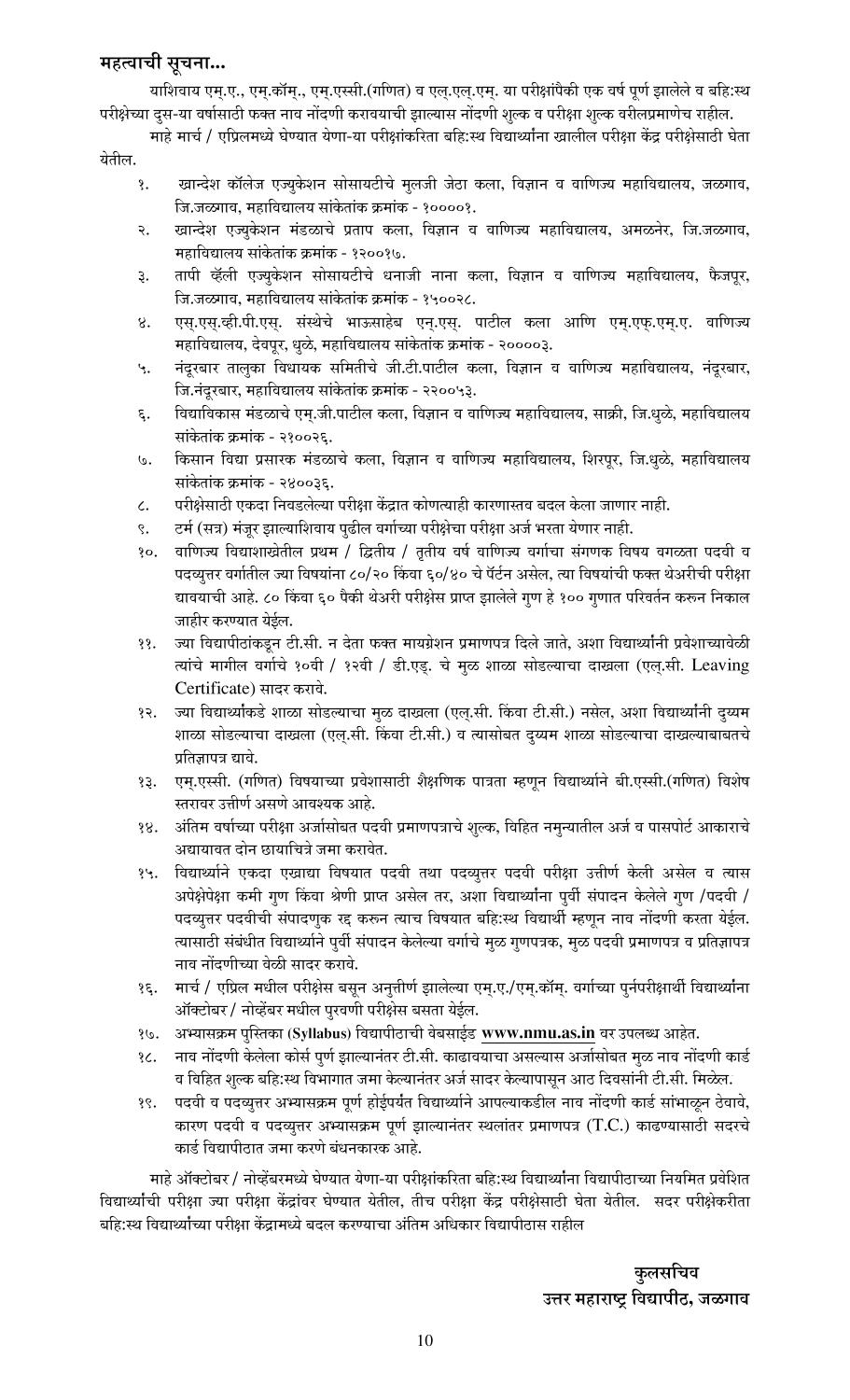# बहि:स्थ विद्यार्थ्याना खालील वर्ग / विषयांना नावनोंदणी करता येईल

| १.      |                   | <b>प्रथम, द्वितीय व तृतीय वर्ष कला -</b> ज्या विषयांना १०० गुणांची प्रात्यक्षिक परीक्षा असते असे<br>विषय घेता येणार नाही.                                                                          |                                                                       |                                                                        |  |  |  |
|---------|-------------------|----------------------------------------------------------------------------------------------------------------------------------------------------------------------------------------------------|-----------------------------------------------------------------------|------------------------------------------------------------------------|--|--|--|
| २.      |                   | <b>्प्रथम, द्वितीय व तृतीय वर्ष वाणिज्य  -</b> वाणिज्य विद्याशाखेच्या फक्त संगणक विषयाची प्रात्यक्षिक<br>परीक्षा विद्यार्थ्याने परीक्षा केंद्र म्हणून निवड केलेल्या<br>महाविद्यालयात द्यावी लागेल. |                                                                       |                                                                        |  |  |  |
| ર.      | एम्. कॉम्.        |                                                                                                                                                                                                    |                                                                       |                                                                        |  |  |  |
| 8.      | एम्.एस्सी. (गणित) | सत्र पद्धती.                                                                                                                                                                                       |                                                                       |                                                                        |  |  |  |
| $\cdot$ | एल्. एल्. एम्.    | सत्र पद्धती.                                                                                                                                                                                       |                                                                       |                                                                        |  |  |  |
| ξ.      | एम्. ए.           | १३. तत्वज्ञान                                                                                                                                                                                      | ४. उर्दू ५. संस्कृत ६. पाली<br>७. अर्धमागधी ८. इतिहास ९. राज्यशास्त्र | ३. इंग्रजी<br>१०. अर्थशास्त्र     ११. संरक्षणशास्त्र   १२. समाजशास्त्र |  |  |  |

#### टिप :

 $\alpha_{\rm{max}}=100$ 

- <u> १. एम्. ए. भू</u>गोल व मानसशास्त्र विषयास १०० गुणांची प्रात्यक्षिक असल्यामुळे सदरचे विषय बहि:स्थ विद्यार्थ्यांना घेता येणार नाहीत, याची कृपया नोंद घ्यावी.
- २. बहि:स्थ विद्यार्थ्यांनी वर्ग / विषय निवडतांना अभ्यासक्रमातील (Syllabus) जे विषय महाविद्यालयात शिकविले जात असताली, त्याच विषयांची निवड करावी. जे विषय महाविद्यालयात शिकविले जात नसतील अशा विषयाची विद्यार्थ्यांनी निवड करून नये. ज्या महाविद्यालयाची परीक्षा केंद्र म्हणून निवड कराल, त्या महाविद्यालयात शिकविल्या जाणा-या विषयांपैकीच विषयाची निवड करावी.